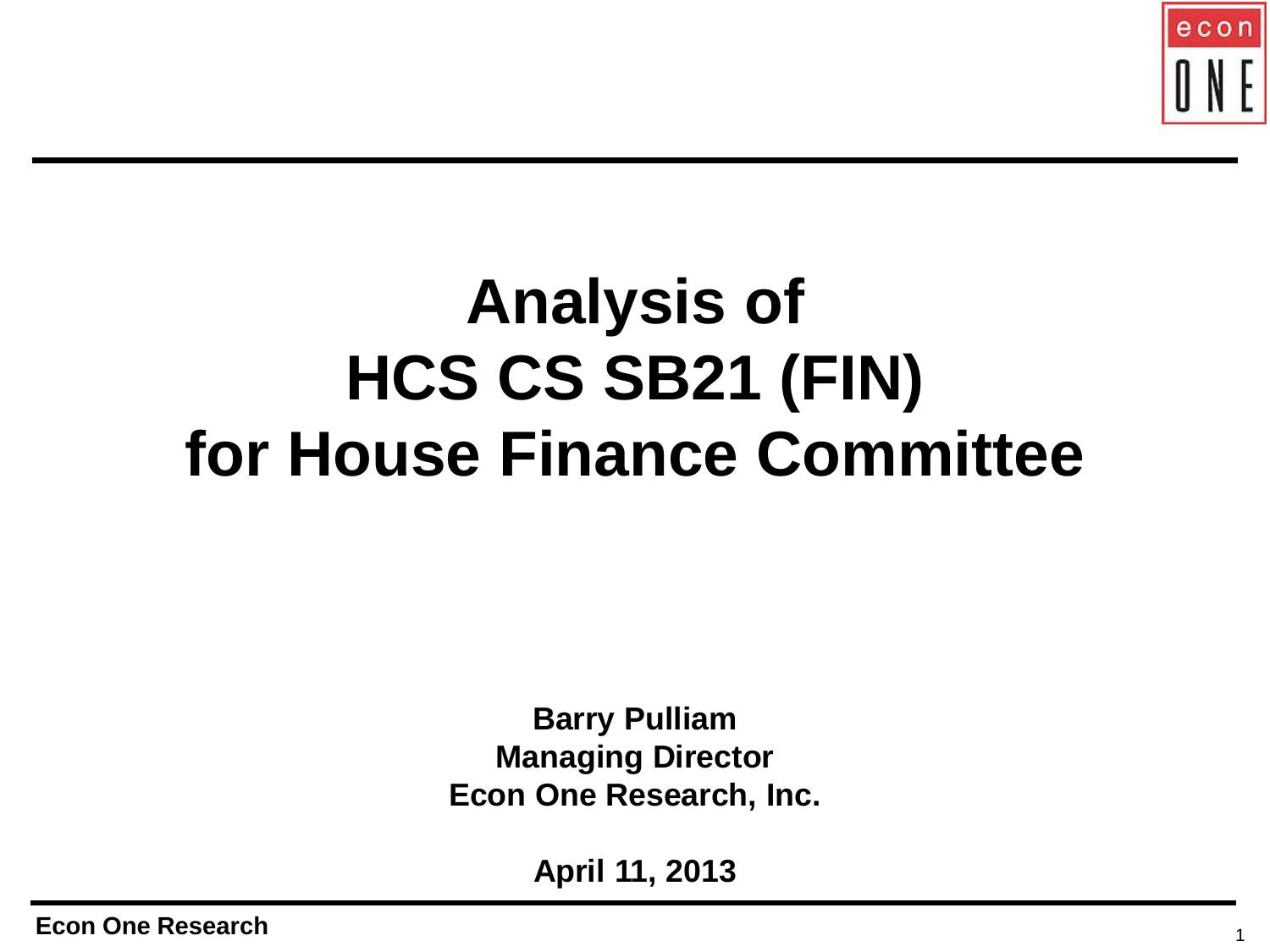### **Key Features of ACES, SB21/HB72, HCS CS SB21 (RES) and HCS CS SB21 (FIN)**



|                                                | <b>ACES</b>                                                    | <b>SB71/HB72</b>                                         | HCS CS SB21 (RES)              | HCS CS SB21 (FIN)                          |
|------------------------------------------------|----------------------------------------------------------------|----------------------------------------------------------|--------------------------------|--------------------------------------------|
| <b>Base Tax Rate</b>                           | 25%                                                            | 25%                                                      | 33%                            | 35%                                        |
| Progressive Tax                                | 0.4% Per \$1 Above \$30 Net;<br>0.1% Per \$1 Above \$92.50 Net | None                                                     | None                           | None                                       |
| Maximum Tax Rate                               | 75%                                                            | 25%                                                      | 33%                            | 35%                                        |
| Credits                                        | 20% of Qualified<br><b>Capital Expenditure</b>                 | None                                                     | Up to \$8/Bbl<br>Produced      | Up to \$8/Bbl<br>Produced                  |
| Gross Revenue Exclusion (GRE)                  |                                                                |                                                          |                                |                                            |
| Rate                                           | N/A                                                            | 20%                                                      | 20%                            | 20%: 12.5% Royalty<br>30%: >12.5% Royalty  |
| Applicability                                  |                                                                | New Units/PAs                                            | New Units/PAs<br>PA Expansions | <b>New Units/PAs</b><br>PA Expansions      |
| Monetization of Net Operating<br>Losses (NOLs) | Yes                                                            | <b>No</b><br><b>Carried Forward</b><br>With 15% Increase | Yes                            | Yes<br>45% Through 2015,<br>35% Thereafter |
| Minimum Tax                                    | 4% of Gross<br>@ WC ANS > \$25                                 | 4% of Gross<br>@ WC ANS > \$25                           | 4% of Gross<br>@ WC ANS > \$25 | 4% of Gross<br>@ WC ANS > \$25             |
| <b>Credits Reduce Minimum Tax</b>              | Yes                                                            | N/A                                                      | <b>GRE Barrels Only</b>        | <b>GRE Barrels Only</b>                    |
| <b>Small Producer Credit</b>                   | \$12 Million<br>(2016)                                         | \$12 Million<br>(2022)                                   | \$12 Million<br>(2022)         | \$12 Million<br>(2016)                     |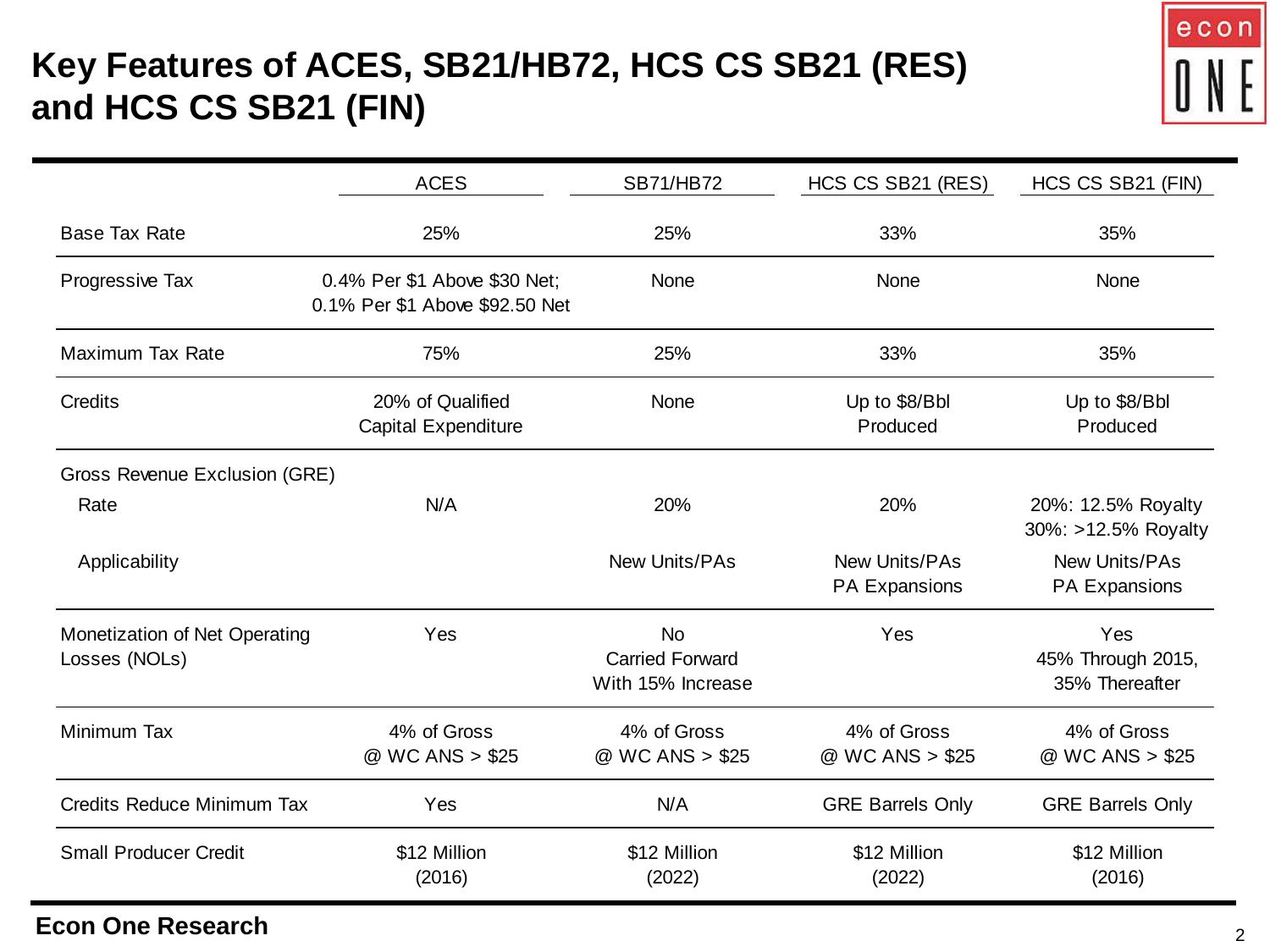#### **Effective Net Tax Rates Under HCS CS SB21 (FIN)**



**Econ One Research** <sup>3</sup>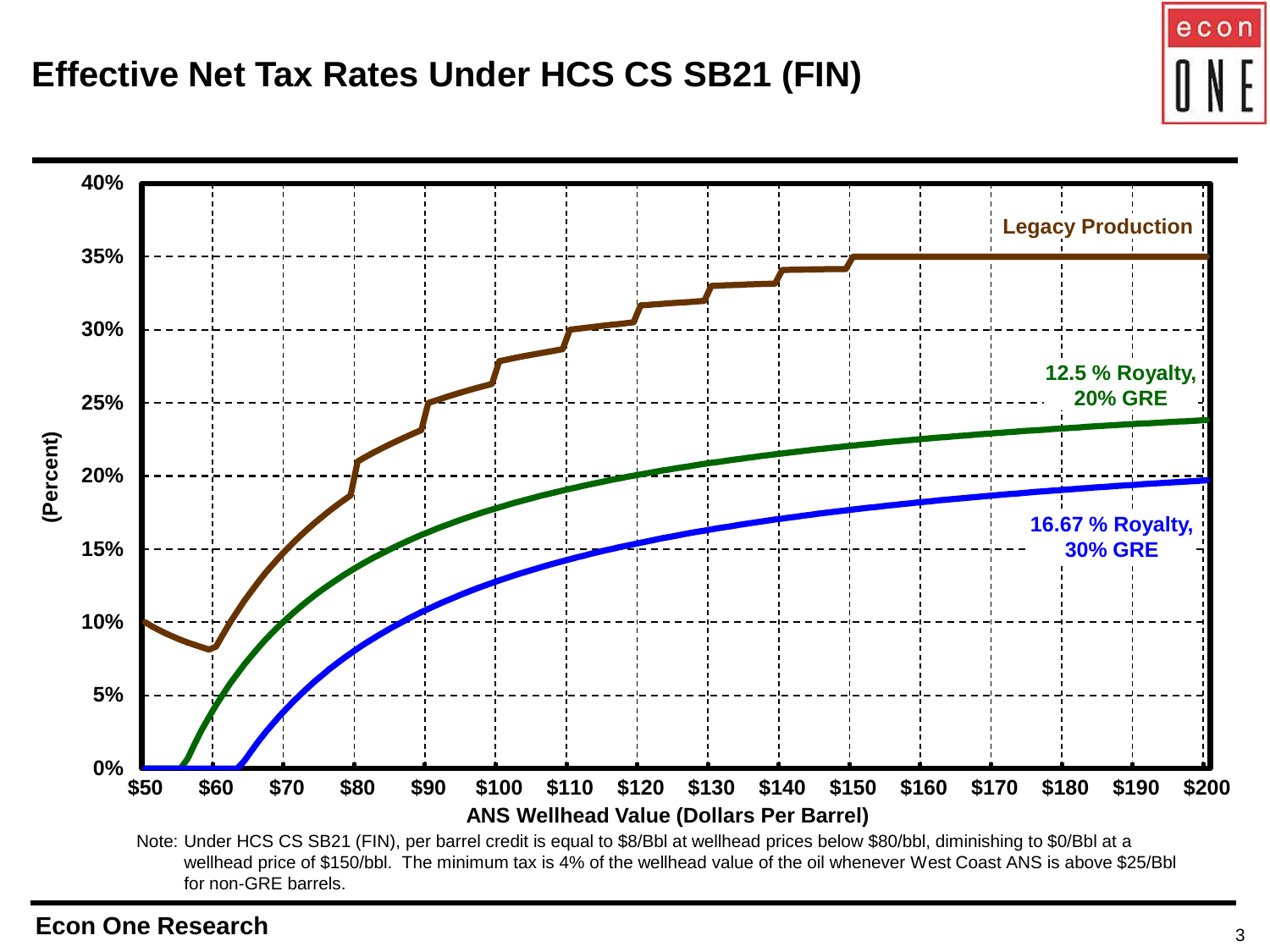

**Econ One Research** <sup>4</sup>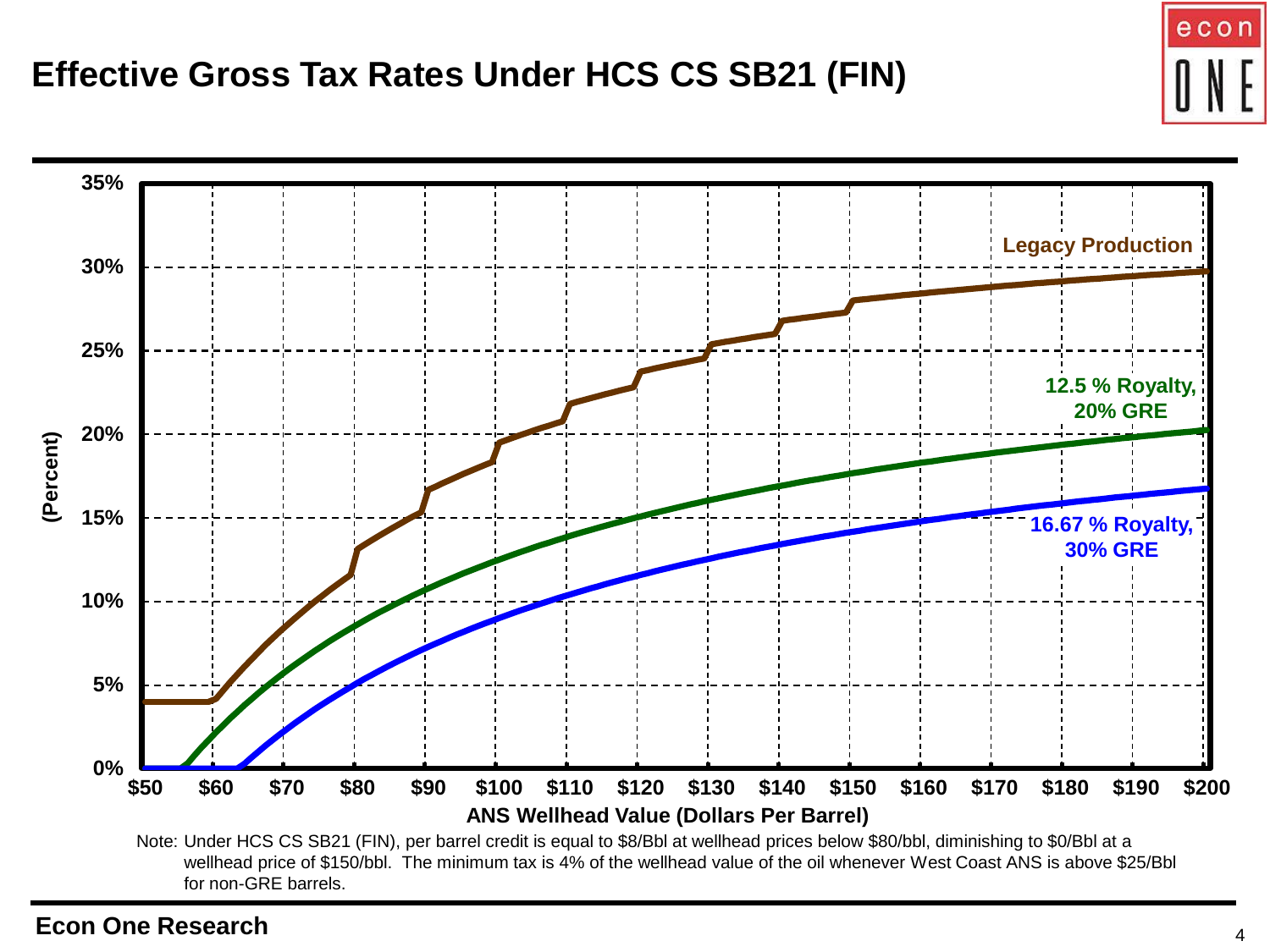**Effective Tax Rates on Gross Value for Legacy Production ACES vs. SB21/HB72, HCS CS SB21 (RES), HCS CS SB21 (FIN) and Other Large Oil-Producing States With Production Taxes at \$100 Wellhead Value\***



**Econ One Research** 5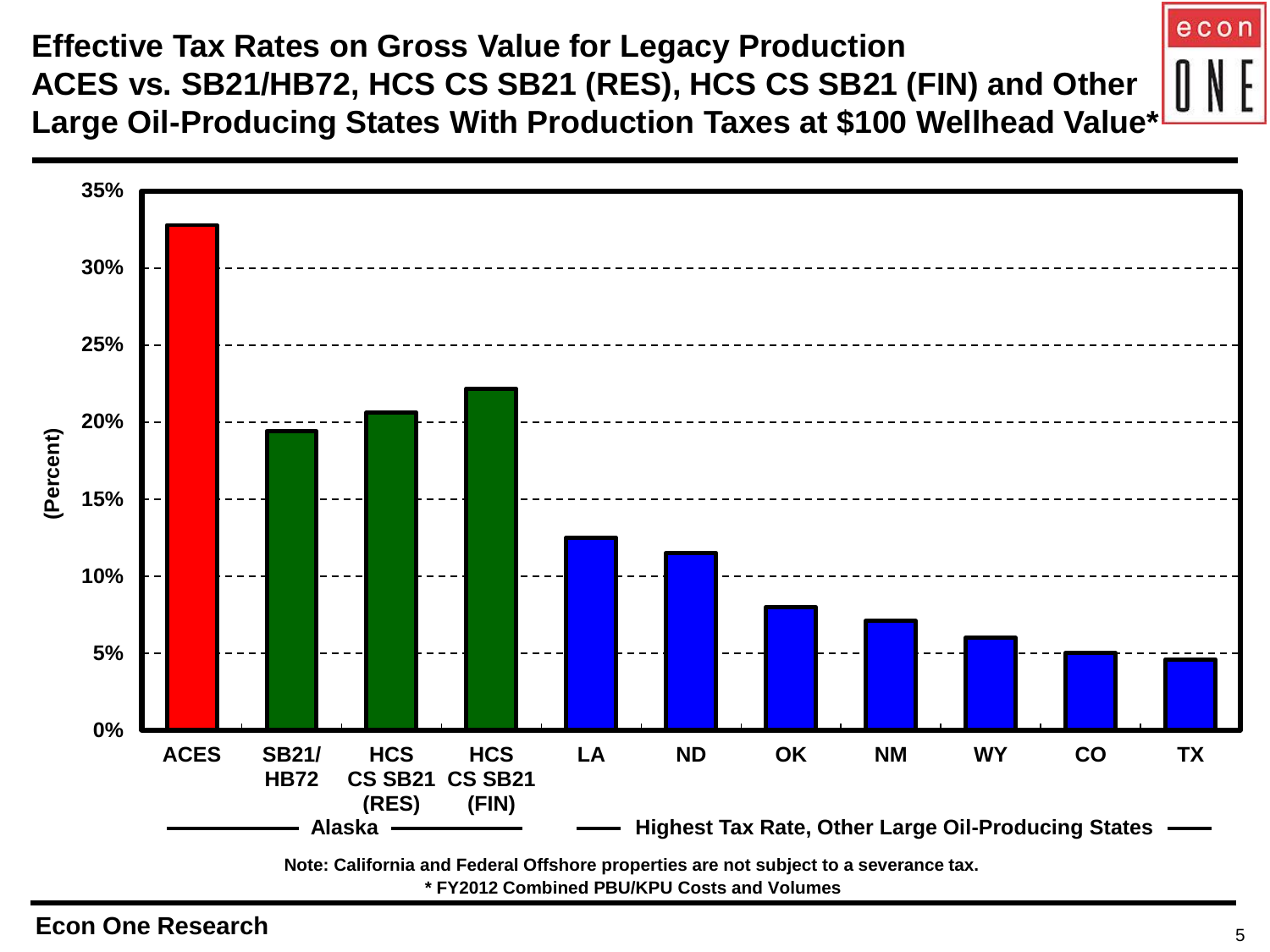

|                                                 |                  | Government Take |                                    |                                    |             |
|-------------------------------------------------|------------------|-----------------|------------------------------------|------------------------------------|-------------|
| \$2012<br><b>West Coast</b><br><b>ANS Price</b> | <b>HB72/SB21</b> | CS SB21 (FIN)   | <b>HCS CS</b><br><b>SB21 (RES)</b> | <b>HCS CS</b><br><b>SB21 (FIN)</b> | <b>ACES</b> |
| (\$2012 \$/Bbl)                                 |                  |                 | (Percent)                          |                                    |             |
| (1)                                             | (2)              | (3)             | (4)                                | (5)                                | (7)         |
| \$60                                            | 67.9%            | 63.0%           | 60.3%                              | 60.7%                              | 61.6%       |
| \$70                                            | 65.7%            | 63.7%           | 59.6%                              | 60.3%                              | 62.2%       |
| \$80                                            | 64.5%            | 64.1%           | 60.9%                              | 61.8%                              | 64.1%       |
| \$90                                            | 63.7%            | 64.3%           | 62.3%                              | 63.3%                              | 66.2%       |
| \$100                                           | 63.2%            | 64.5%           | 63.5%                              | 64.4%                              | 68.5%       |
| \$110                                           | 62.8%            | 64.7%           | 64.3%                              | 65.3%                              | 70.7%       |
| \$120                                           | 62.5%            | 64.8%           | 64.9%                              | 65.9%                              | 72.8%       |
| \$130                                           | 62.3%            | 64.9%           | 65.4%                              | 66.4%                              | 73.8%       |
| \$140                                           | 62.1%            | 65.0%           | 65.9%                              | 66.9%                              | 74.5%       |
| \$150                                           | 62.0%            | 65.0%           | 66.0%                              | 67.0%                              | 75.1%       |
| \$160                                           | 61.8%            | 65.1%           | 65.9%                              | 66.9%                              | 75.7%       |

Note: Under HCS CS SB21 (RES) and HCS CS SB21 (FIN), per barrel credit is equal to \$8/Bbl at wellhead prices below \$80/bbl, diminishing to \$0/Bbl at a wellhead price of \$150/bbl. The minimum tax is 4% of the wellhead value of the oil whenever West Coast ANS is above \$25/Bbl for non-GRE barrels.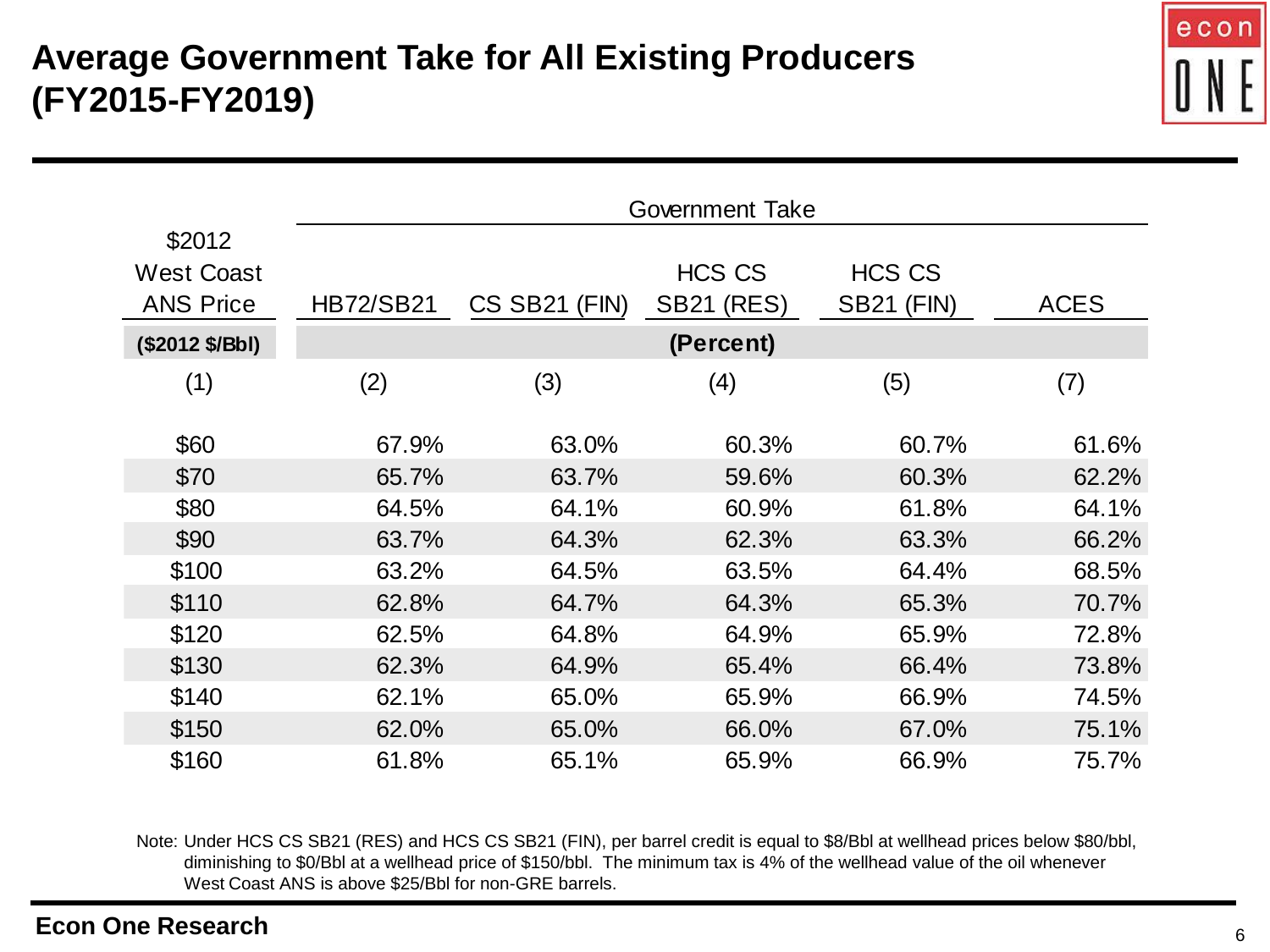### **State, Federal and Producer Take at Various \$2012 WC ANS Prices for All Producers (FY 2015 - FY 2019) ACES and HCS CS SB21 (FIN)**



**Econ One Research** <sup>7</sup>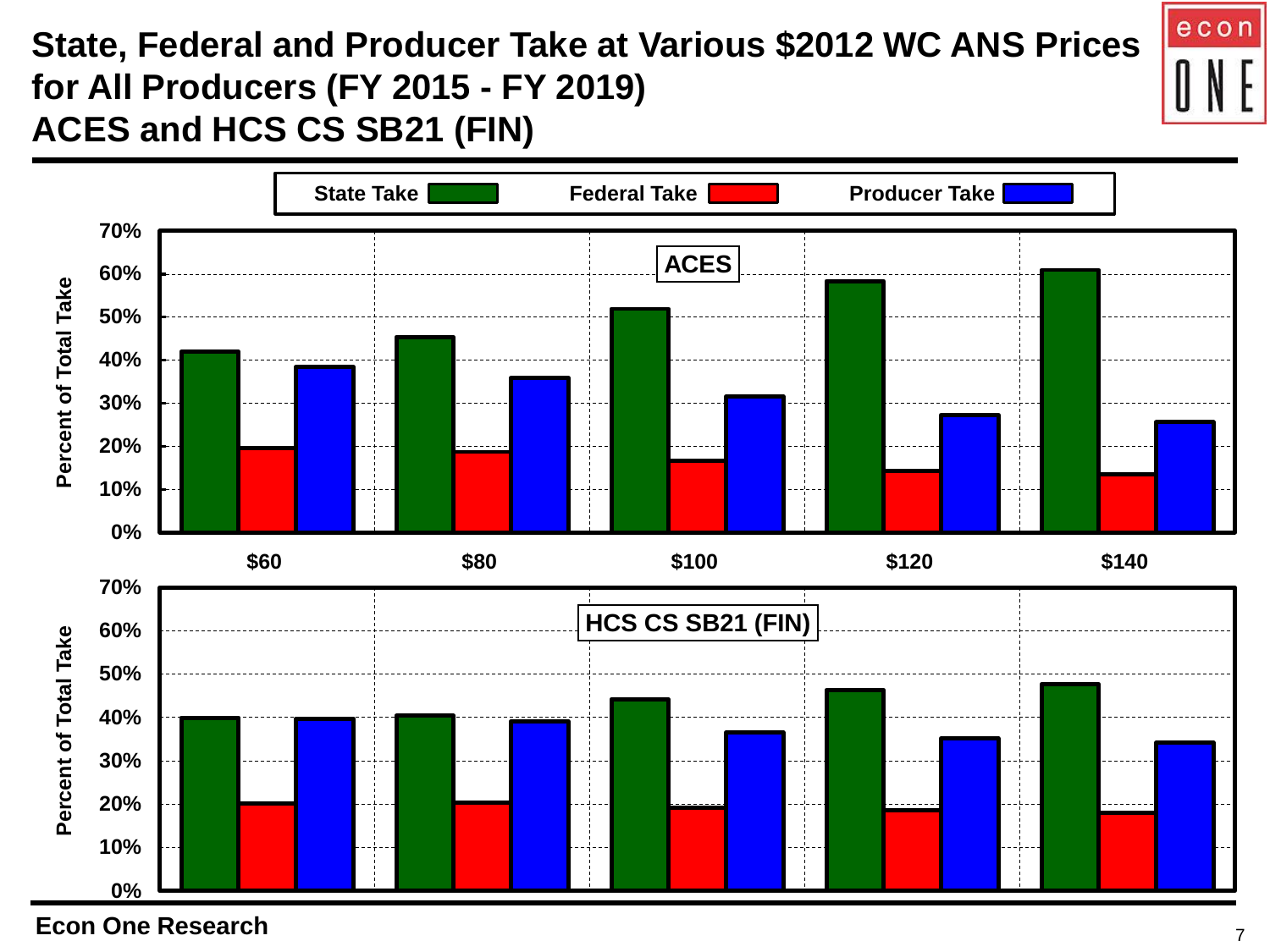#### **Summary of Investment Measures for New Participant 50 MMBO Alaska Oil Development ACES and HCS CS SB21 (FIN) v. Benchmark Areas**

|                    |         |         | HCS CS SB21 (FIN)              |                                                         |                                         |            |                          |                          |               | United Kingdom |
|--------------------|---------|---------|--------------------------------|---------------------------------------------------------|-----------------------------------------|------------|--------------------------|--------------------------|---------------|----------------|
| <b>Real \$2012</b> | ACES    |         | 35% Base Rate, \$5/Bbl Credit  |                                                         |                                         |            | Canada                   |                          | Pre-1993      | Post-1993      |
| <b>West Coast</b>  | 16.67%  |         | 12.5% Royalty: 16.67% Royalty: | Unconventional Lower-48                                 |                                         | Offshore   | Oil Sands                |                          | w/ Brownfield | w/ Brownfield  |
| <b>ANS Price</b>   | Royalty | 20% GRE | 30% GRE                        | Eagle Ford                                              | Bakken                                  | <b>GOM</b> | SAGD                     | Norway                   | Allowance*    | Allowance*     |
|                    | (1)     | (2)     | (3)                            | (4)                                                     | (5)                                     | (6)        | (7)                      | (8)                      | (9)           | (10)           |
|                    |         |         |                                |                                                         | Producer NPV-12 / BOE (Dollars Per BOE) |            |                          |                          |               |                |
| \$80               | \$2.28  | \$3.33  | \$3.08                         | \$3.61                                                  | \$0.67                                  | \$2.80     | (\$0.93)                 | \$0.24                   | \$4.81        | \$4.62         |
| \$100              | \$4.17  | \$6.75  | \$6.54                         | \$6.75                                                  | \$4.29                                  | \$6.22     | \$0.46                   | \$2.34                   | \$7.09        | \$8.25         |
| \$120              | \$5.79  | \$10.13 | \$10.06                        | \$11.17                                                 | \$9.16                                  | \$9.64     | \$2.01                   | \$4.44                   | \$9.09        | \$11.88        |
|                    |         |         |                                |                                                         |                                         |            |                          |                          |               |                |
|                    |         |         |                                |                                                         | <b>Profitability Index-12</b>           |            |                          |                          |               |                |
| \$80               | 1.18    | 1.27    | 1.25                           | 1.25                                                    | 1.04                                    | 1.25       | 0.88                     | 1.01                     | 1.22          | 1.21           |
| \$100              | 1.33    | 1.54    | 1.52                           | 1.47                                                    | 1.28                                    | 1.55       | 1.06                     | 1.14                     | 1.33          | 1.38           |
| \$120              | 1.46    | 1.81    | 1.80                           | 1.78                                                    | 1.60                                    | 1.85       | 1.26                     | 1.27                     | 1.42          | 1.55           |
|                    |         |         |                                |                                                         | <b>IRR</b> (Percent)                    |            |                          |                          |               |                |
| \$80               | 18.4%   | 19.7%   | 19.1%                          | 29.9%                                                   | 13.6%                                   | 18.3%      | 9.7%                     | 12.4%                    | 34.5%         | 24.7%          |
| \$100              | 23.3%   | 26.2%   | 25.7%                          | 46.3%                                                   | 22.7%                                   | 24.3%      | 13.1%                    | 16.0%                    | 45.2%         | 32.9%          |
| \$120              | 26.9%   | 31.8%   | 31.7%                          | 73.6%                                                   | 37.0%                                   | 29.3%      | 16.3%                    | 19.3%                    | 53.5%         | 40.2%          |
|                    |         |         |                                | 5-Year (2017-2021) Cash Margins (Dollars Per BOE)       |                                         |            |                          |                          |               |                |
| \$80               | \$20.82 | \$23.28 | \$22.28                        | \$23.39                                                 | \$28.39                                 | \$26.31    | \$26.07                  | \$34.51                  | \$22.94       | \$29.35        |
| \$100              | \$26.78 | \$33.20 | \$32.46                        | \$29.99                                                 | \$36.48                                 | \$37.34    | \$29.14                  | \$39.42                  | \$28.85       | \$37.82        |
| \$120              | \$30.79 | \$42.30 | \$42.11                        | \$36.87                                                 | \$44.91                                 | \$48.37    | \$33.37                  | \$44.32                  | \$31.29       | \$46.30        |
|                    |         |         |                                |                                                         | <b>Government Take (Percent)</b>        |            |                          |                          |               |                |
| \$80               | 70.4%   | 59.6%   | 60.7%                          | 71.7%                                                   | 77.1%                                   | 55.7%      | 63.4%                    | 67.8%                    | 61.0%         | 52.0%          |
| \$100              | 73.9%   | 60.0%   | 60.6%                          | 67.9%                                                   | 72.1%                                   | 52.6%      | 63.5%                    | 71.7%                    | 68.6%         | 55.8%          |
| \$120              | 76.0%   | 60.4%   | 60.6%                          | 65.1%                                                   | 68.7%                                   | 50.9%      | 63.0%                    | 73.4%                    | 72.0%         | 57.5%          |
|                    |         |         |                                |                                                         |                                         |            |                          |                          |               |                |
|                    |         |         |                                | State/Municipal NPV-12/BOE (Dollars Per BOE)            |                                         |            |                          |                          |               |                |
| \$80               | \$6.06  | \$4.44  | \$4.83                         |                                                         |                                         |            |                          |                          |               |                |
| \$100              | \$11.80 | \$7.84  | \$8.15                         |                                                         |                                         |            | $\overline{\phantom{a}}$ | $\overline{\phantom{a}}$ | $\sim$        |                |
| \$120              | \$17.96 | \$11.28 | \$11.39                        |                                                         |                                         |            |                          |                          |               |                |
|                    |         |         |                                | * Brownfield Allowance applied to 100 MMBOE development |                                         |            |                          |                          |               |                |

**\* Brownfield Allowance applied to 100 MMBOE development.**

**Alaska Oil Development : New development profile and costs are based on Pioneer's presentation dated February 18, 2013 -- \$18/Bbl. Development Capex.**

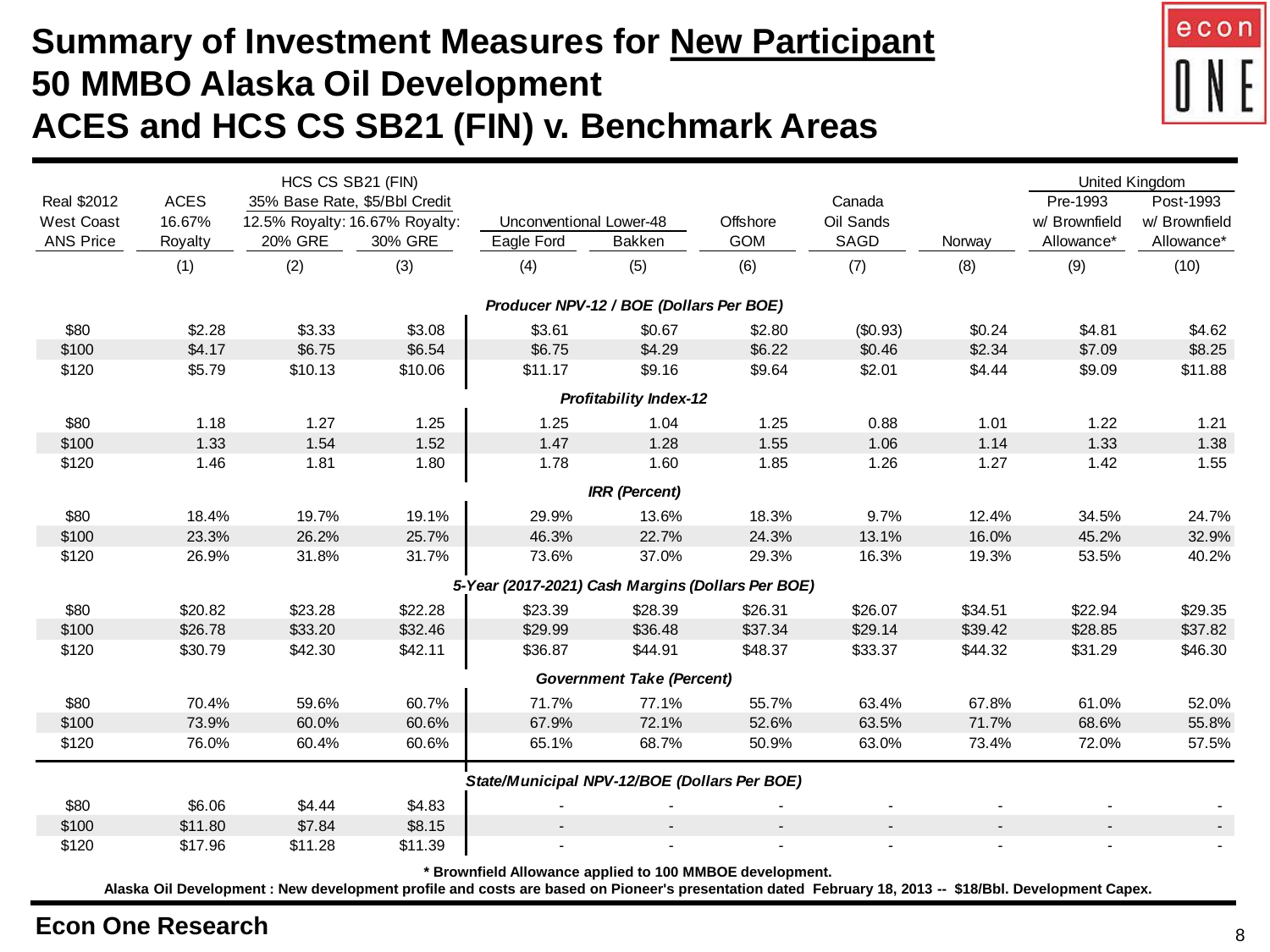

# **Appendix**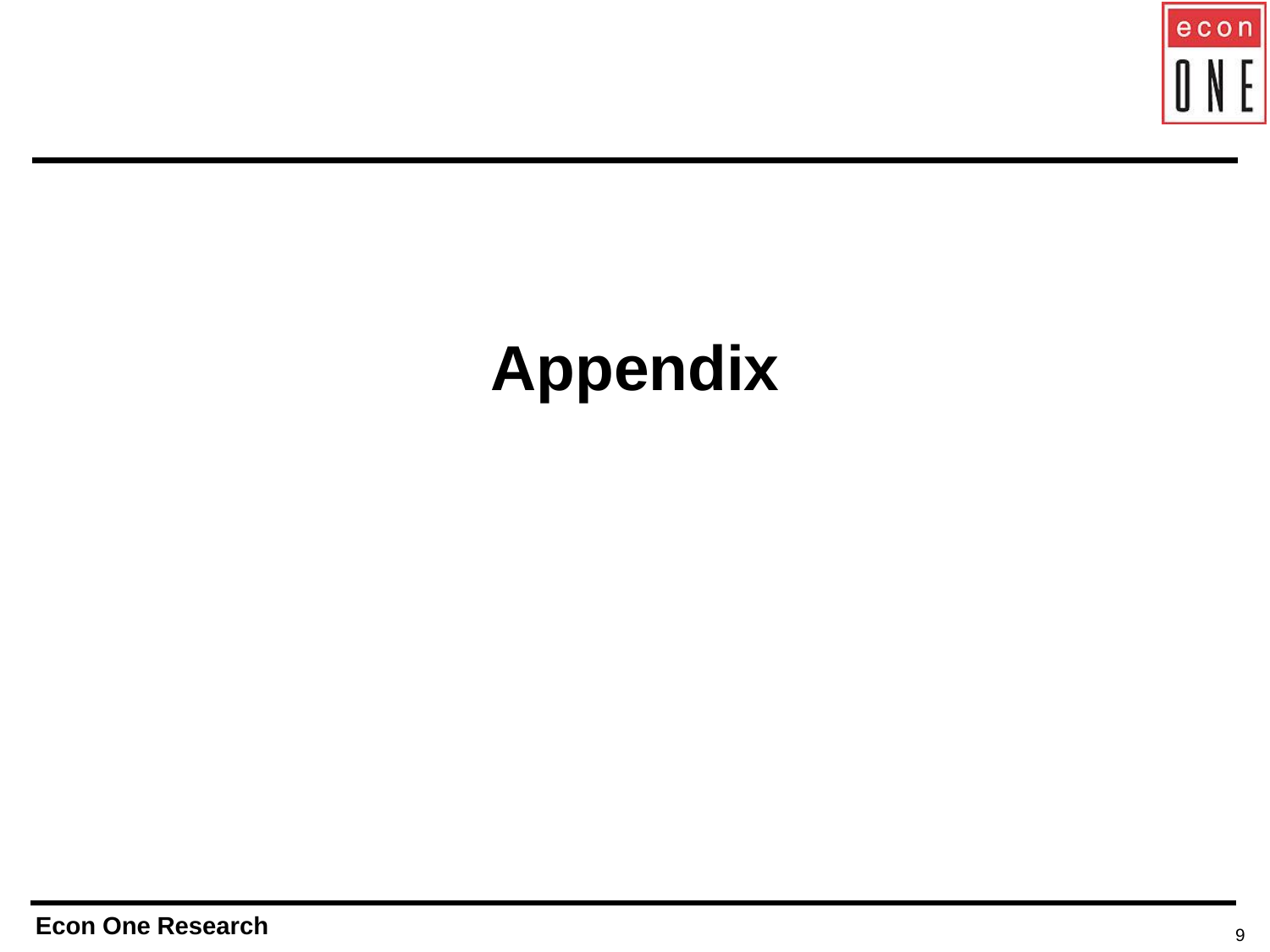### **Tax Calculation Using Stepped Scale Production Credit (Volumes Not Subject to Gross Revenue Exclusion)**



|     | (a) West Coast Price (\$/Bbl)             |                  |     | \$80.00   | \$100.00  | \$120.00  | \$140.00  | \$160.00  |
|-----|-------------------------------------------|------------------|-----|-----------|-----------|-----------|-----------|-----------|
|     | (b) Transportation (\$/Bbl)               |                  |     | 10.00     | 10.00     | 10.00     | 10.00     | 10.00     |
| (C) | Gross Value (\$/Bbl)                      | $(a) - (b)$      | $=$ | \$70.00   | \$90.00   | \$110.00  | \$130.00  | \$150.00  |
|     | (d) Lease Expenditures (\$/Bbl)           |                  |     | 30.00     | 30.00     | 30.00     | 30.00     | 30.00     |
|     | (e) Net Value (\$/Bbl)                    | $(c) - (d)$      | $=$ | \$40.00   | \$60.00   | \$80.00   | \$100.00  | \$120.00  |
| (f) | Tax Rate (Percent)                        |                  | X   | 35%       | 35%       | 35%       | 35%       | 35%       |
|     | (g) Production Tax Before Credit (\$/Bbl) | (e) $x(f)$       |     | \$14.00   | \$21.00   | \$28.00   | \$35.00   | \$42.00   |
|     | (h) Production Credit (\$/Bbl)            |                  |     | 8.00      | 6.00      | 4.00      | 2.00      | 0.00      |
| (i) | Production Tax After Credit (\$/Bbl)      | $(g) - (h)$      |     | \$6.00    | \$15.00   | \$24.00   | \$33.00   | \$42.00   |
| (i) | Taxable Barrels (Bbls)                    |                  | X   | 1,000,000 | 1,000,000 | 1,000,000 | 1,000,000 | 1,000,000 |
| (k) | Total Production Tax After Credit (\$000) | $(i) \times (j)$ | $=$ | \$6,000   | \$15,000  | \$24,000  | \$33,000  | \$42,000  |
|     |                                           |                  |     |           |           |           |           |           |
| (1) | Effective Tax Rate on Net Value (%)       | $(i) \div (e)$   |     | 15.0%     | 25.0%     | 30.0%     | 33.0%     | 35.0%     |
|     | (m) Effective Tax Rate on Gross Value (%) | $(i) \div (c)$   |     | 8.6%      | 16.7%     | 21.8%     | 25.4%     | 28.0%     |
|     |                                           |                  |     |           |           |           |           |           |

Note: Per barrel credit is equal to \$8/Bbl at wellhead prices below \$80/bbl, diminishing to \$0/Bbl at a wellhead price of \$150/bbl. The minimum tax is 4% of the wellhead value of the oil whenever West Coast ANS is above \$25/Bbl.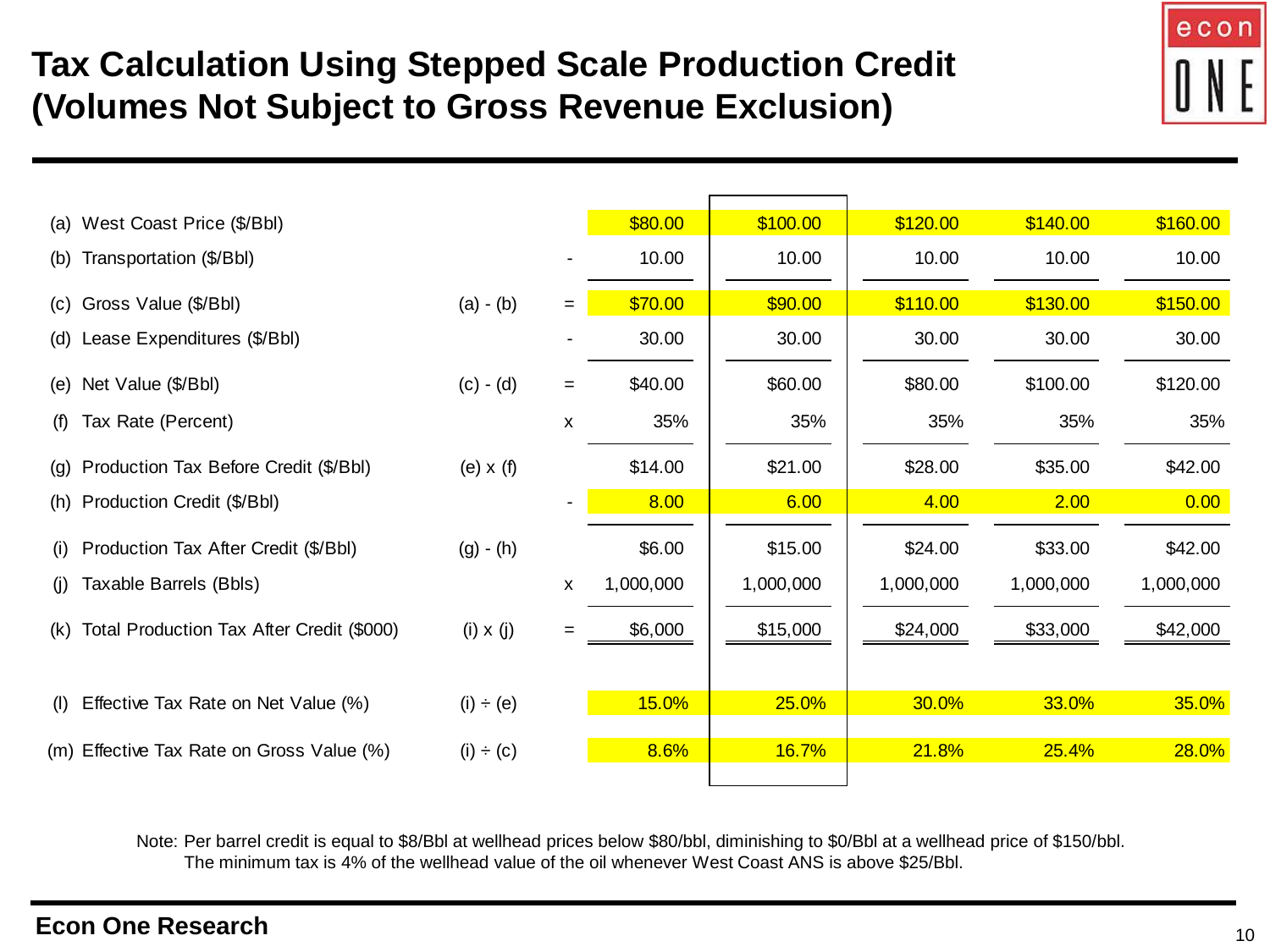## **Tax Calculation Using Fixed \$5 Production Credit (Volumes Subject to Gross Revenue Exclusion, 12.5% Royalty)**



|     | (a) West Coast Price (\$/Bbl)             |                          |     | \$80.00   | \$100.00  | \$120.00  | \$140.00  | \$160.00  |
|-----|-------------------------------------------|--------------------------|-----|-----------|-----------|-----------|-----------|-----------|
| (b) | Transportation (\$/Bbl)                   |                          |     | 10.00     | 10.00     | 10.00     | 10.00     | 10.00     |
| (C) | Gross Value (\$/Bbl)                      | $(a) - (b)$              | $=$ | \$70.00   | \$90.00   | \$110.00  | \$130.00  | \$150.00  |
|     | (d) Lease Expenditures (\$/Bbl)           |                          |     | 30.00     | 30.00     | 30.00     | 30.00     | 30.00     |
|     | (e) Net Value (\$/Bbl)                    | $(c) - (d)$              | $=$ | \$40.00   | \$60.00   | \$80.00   | \$100.00  | \$120.00  |
| (f) | Gross Revenue Exclusion (%)               |                          |     | 20%       | 20%       | 20%       | 20%       | 20%       |
| (g) | Gross Value After GRE (\$/Bbl)            | $(c) \times [100\%-(h)]$ |     | \$56.00   | \$72.00   | \$88.00   | \$104.00  | \$120.00  |
| (h) | Net Value After GRE (\$/Bbl)              | $(g) - (d)$              |     | \$26.00   | \$42.00   | \$58.00   | \$74.00   | \$90.00   |
| (i) | Tax Rate (Percent)                        |                          | x   | 35%       | 35%       | 35%       | 35%       | 35%       |
| (i) | Production Tax Before Credit (\$/Bbl)     | $(h) \times (i)$         | $=$ | \$9.10    | \$14.70   | \$20.30   | \$25.90   | \$31.50   |
| (k) | Production Credit (\$/Bbl)                |                          |     | 5.00      | 5.00      | 5.00      | 5.00      | 5.00      |
| (1) | Production Tax After Credit (\$/Bbl)      | $(j) - (k)$              | $=$ | \$4.10    | \$9.70    | \$15.30   | \$20.90   | \$26.50   |
|     | (m) Taxable Barrels (Bbls)                |                          | X   | 1,000,000 | 1,000,000 | 1,000,000 | 1,000,000 | 1,000,000 |
| (n) | Total Production Tax After Credit (\$000) | $(l) \times (m)$         | $=$ | \$4,100   | \$9,700   | \$15,300  | \$20,900  | \$26,500  |
|     | (o) Effective Tax Rate on Net Value (%)   | (I) ÷ (e)                |     | 10.3%     | 16.2%     | 19.1%     | 20.9%     | 22.1%     |
| (p) | Effective Tax Rate on Gross Value (%)     | $(l) \div (c)$           |     | 5.9%      | 10.8%     | 13.9%     | 16.1%     | 17.7%     |
|     |                                           |                          |     |           |           |           |           |           |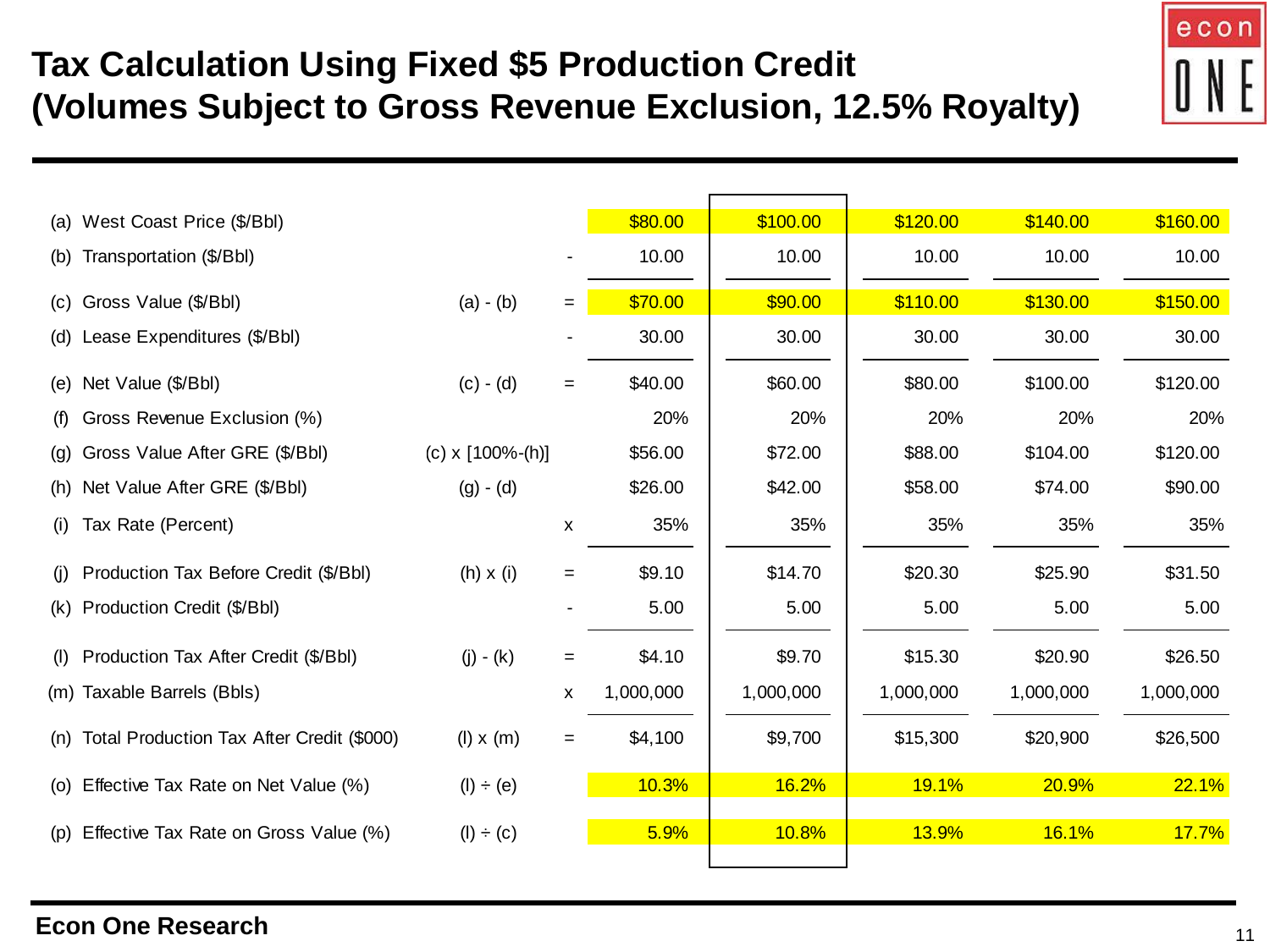## **Tax Calculation Using Fixed \$5 Production Credit (Volumes Subject to Gross Revenue Exclusion, >12.5% Royalty)**



| (a) | West Coast Price (\$/Bbl)                 |                    |     | \$80.00   | \$100.00  | \$120.00  | \$140.00  | \$160.00  |
|-----|-------------------------------------------|--------------------|-----|-----------|-----------|-----------|-----------|-----------|
| (b) | Transportation (\$/Bbl)                   |                    |     | 10.00     | 10.00     | 10.00     | 10.00     | 10.00     |
| (C) | Gross Value (\$/Bbl)                      | $(a) - (b)$        | $=$ | \$70.00   | \$90.00   | \$110.00  | \$130.00  | \$150.00  |
| (d) | Lease Expenditures (\$/Bbl)               |                    |     | 30.00     | 30.00     | 30.00     | 30.00     | 30.00     |
| (e) | Net Value (\$/Bbl)                        | $(c) - (d)$        | $=$ | \$40.00   | \$60.00   | \$80.00   | \$100.00  | \$120.00  |
| (f) | Gross Revenue Exclusion (%)               |                    |     | 30%       | 30%       | 30%       | 30%       | 30%       |
| (g) | Gross Value After GRE (\$/Bbl)            | (c) $x$ [100%-(h)] |     | \$49.00   | \$63.00   | \$77.00   | \$91.00   | \$105.00  |
| (h) | Net Value After GRE (\$/Bbl)              | $(g) - (d)$        |     | \$19.00   | \$33.00   | \$47.00   | \$61.00   | \$75.00   |
| (i) | Tax Rate (Percent)                        |                    | X   | 35%       | 35%       | 35%       | 35%       | 35%       |
| (i) | Production Tax Before Credit (\$/Bbl)     | $(h) \times (i)$   | $=$ | \$6.65    | \$11.55   | \$16.45   | \$21.35   | \$26.25   |
| (k) | Production Credit (\$/Bbl)                |                    |     | 5.00      | 5.00      | 5.00      | 5.00      | 5.00      |
| (1) | Production Tax After Credit (\$/Bbl)      | $(j) - (k)$        | $=$ | \$1.65    | \$6.55    | \$11.45   | \$16.35   | \$21.25   |
|     | (m) Taxable Barrels (Bbls)                |                    | X   | 1,000,000 | 1,000,000 | 1,000,000 | 1,000,000 | 1,000,000 |
| (n) | Total Production Tax After Credit (\$000) | $(l) \times (m)$   | $=$ | \$1,650   | \$6,550   | \$11,450  | \$16,350  | \$21,250  |
| (O) | Effective Tax Rate on Net Value (%)       | (I) ÷ (e)          |     | 4.1%      | 10.9%     | 14.3%     | 16.4%     | 17.7%     |
| (p) | Effective Tax Rate on Gross Value (%)     | (I) ÷ (c)          |     | 2.4%      | 7.3%      | 10.4%     | 12.6%     | 14.2%     |
|     |                                           |                    |     |           |           |           |           |           |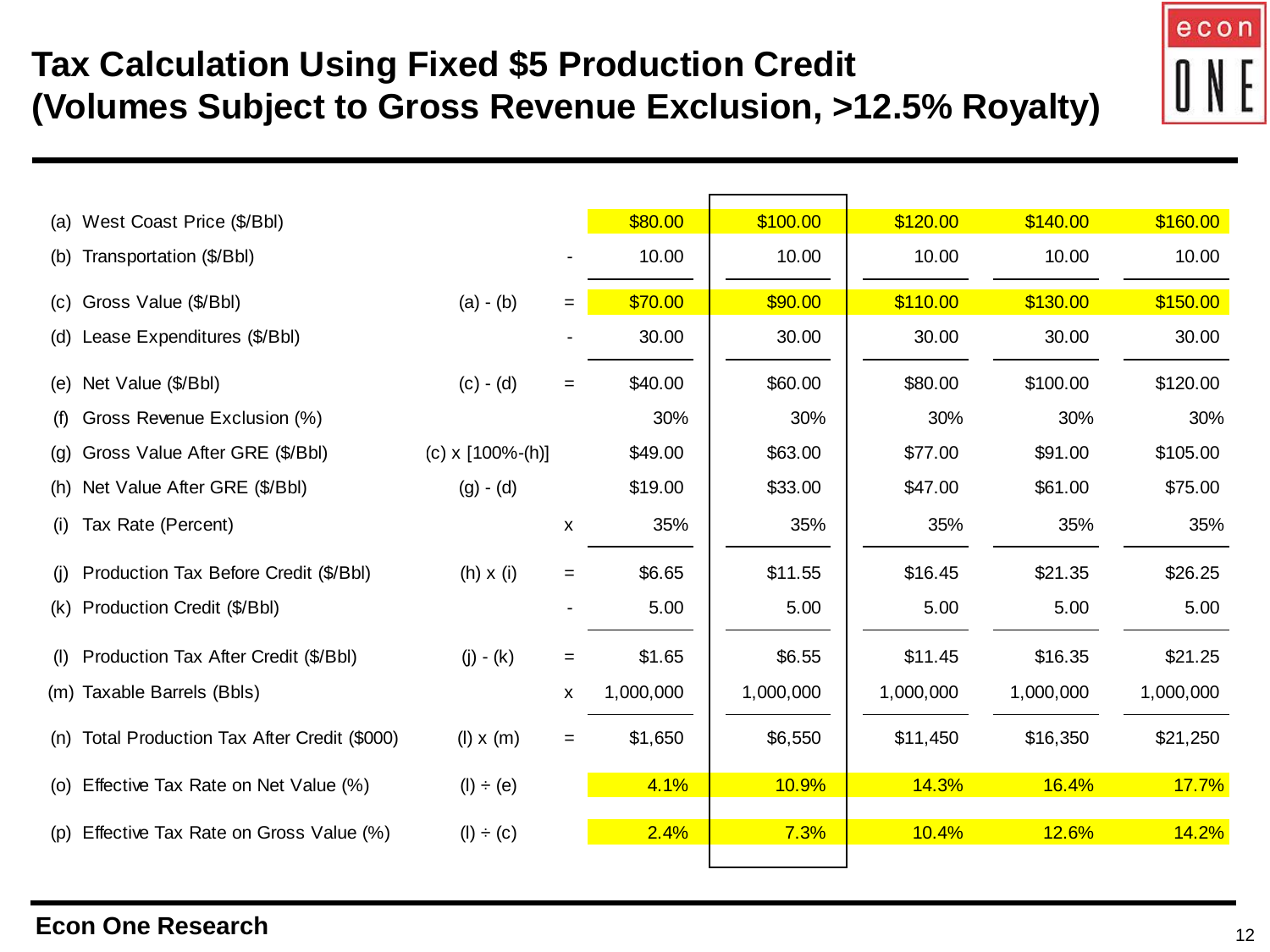**Estimated Average 2013 - 2042 State Oil Revenues (\$2012 Billion Dollars) Under Potential Production and Tax Scenarios ACES v. HCS CS SB21 (FIN) (35% Base Rate, 30% GRE) \$90 West Coast ANS (\$2012)**



**Econ One Research** <sup>13</sup> **Analysis Prepared at the Request of Representative Holmes.**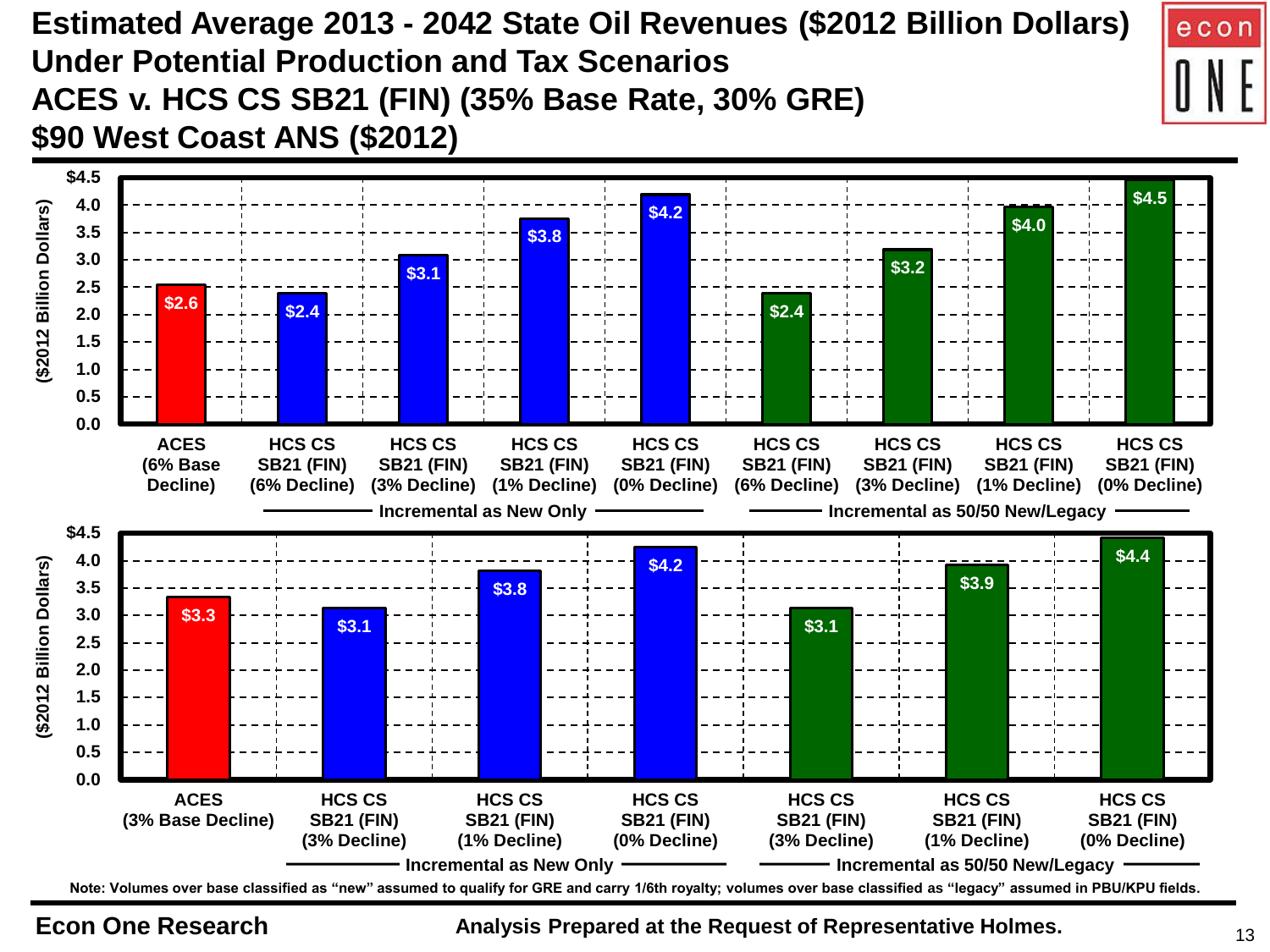**Estimated Average 2013 - 2042 State Oil Revenues (\$2012 Billion Dollars) Under Potential Production and Tax Scenarios ACES v. HCS CS SB21 (FIN) (35% Base Rate, 30% GRE) \$100 West Coast ANS (\$2012)**



**Econ One Research** <sup>14</sup> **Analysis Prepared at the Request of Representative Holmes.**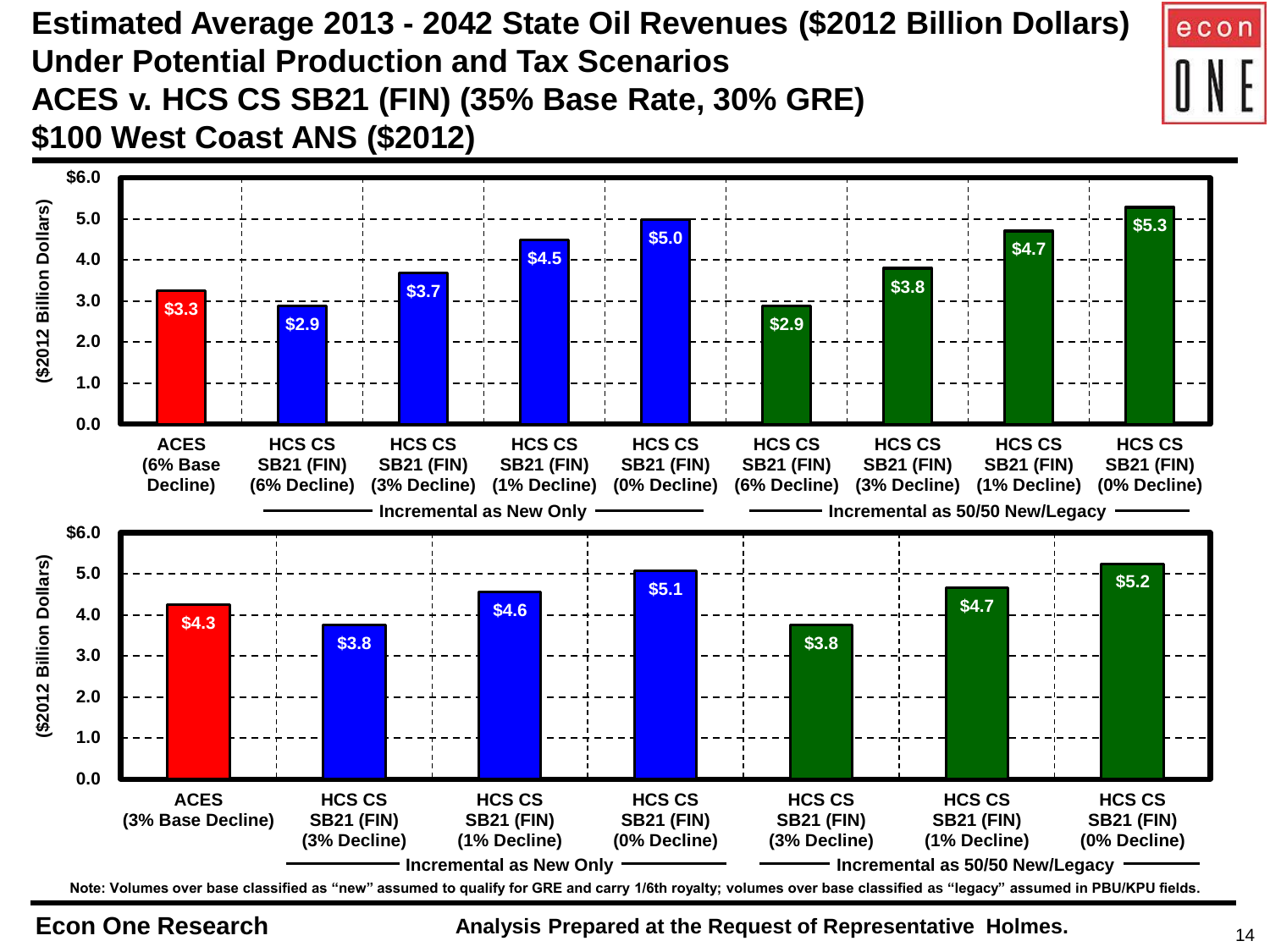**Estimated Average 2013 - 2042 State Oil Revenues (\$2012 Billion Dollars) Under Potential Production and Tax Scenarios ACES v. HCS CS SB21 (FIN) (35% Base Rate, 30% GRE) \$110 West Coast ANS (\$2012)**



**Econ One Research** <sup>15</sup> **Analysis Prepared at the Request of Representative Holmes.**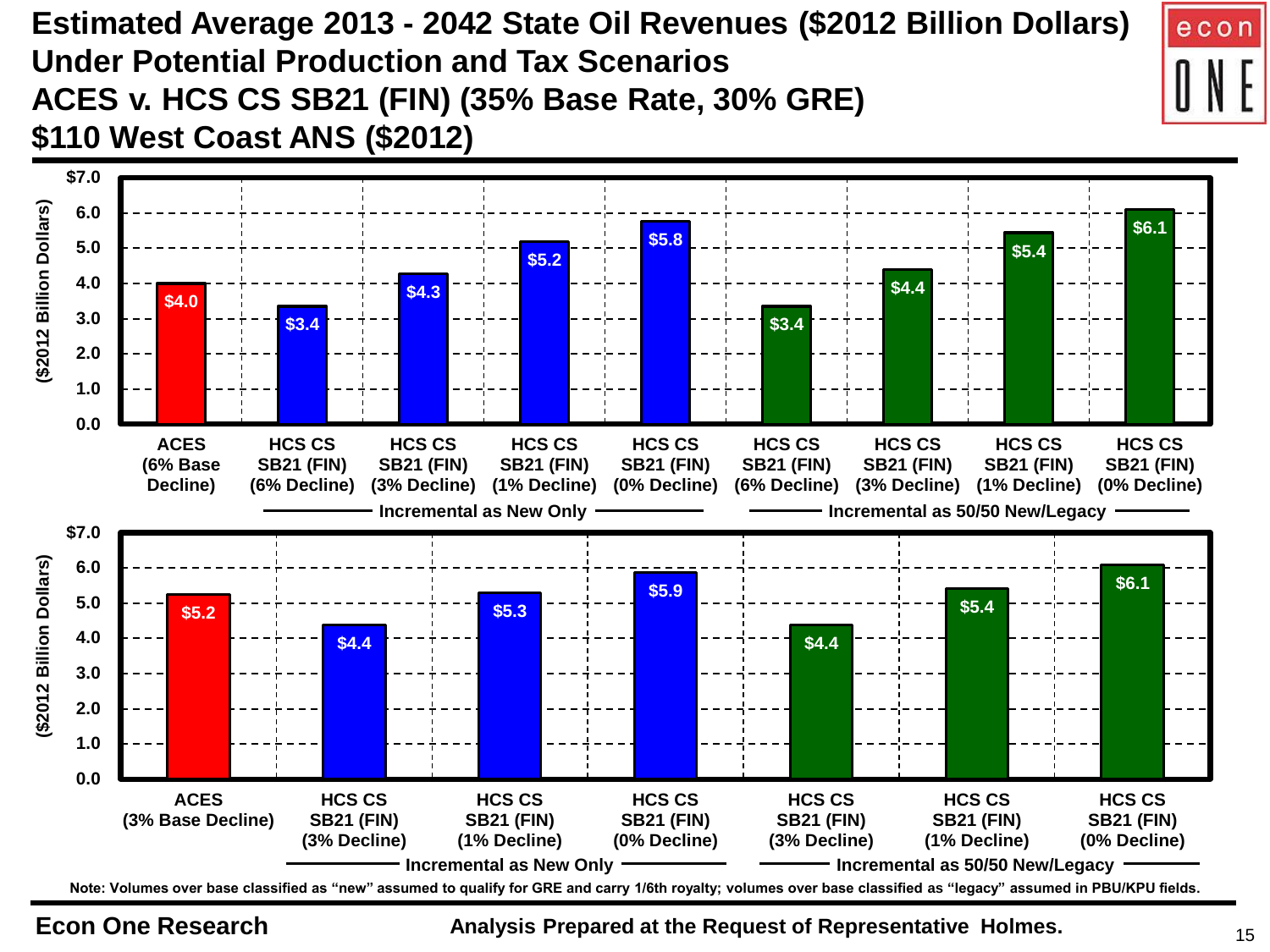**Estimated Average 2013 - 2042 State Oil Revenues (\$2012 Billion Dollars) Under Potential Production and Tax Scenarios ACES v. HCS CS SB21 (FIN) (35% Base Rate, 30% GRE) \$120 West Coast ANS (\$2012)**



**Econ One Research** <sup>16</sup> **Analysis Prepared at the Request of Representative Holmes.**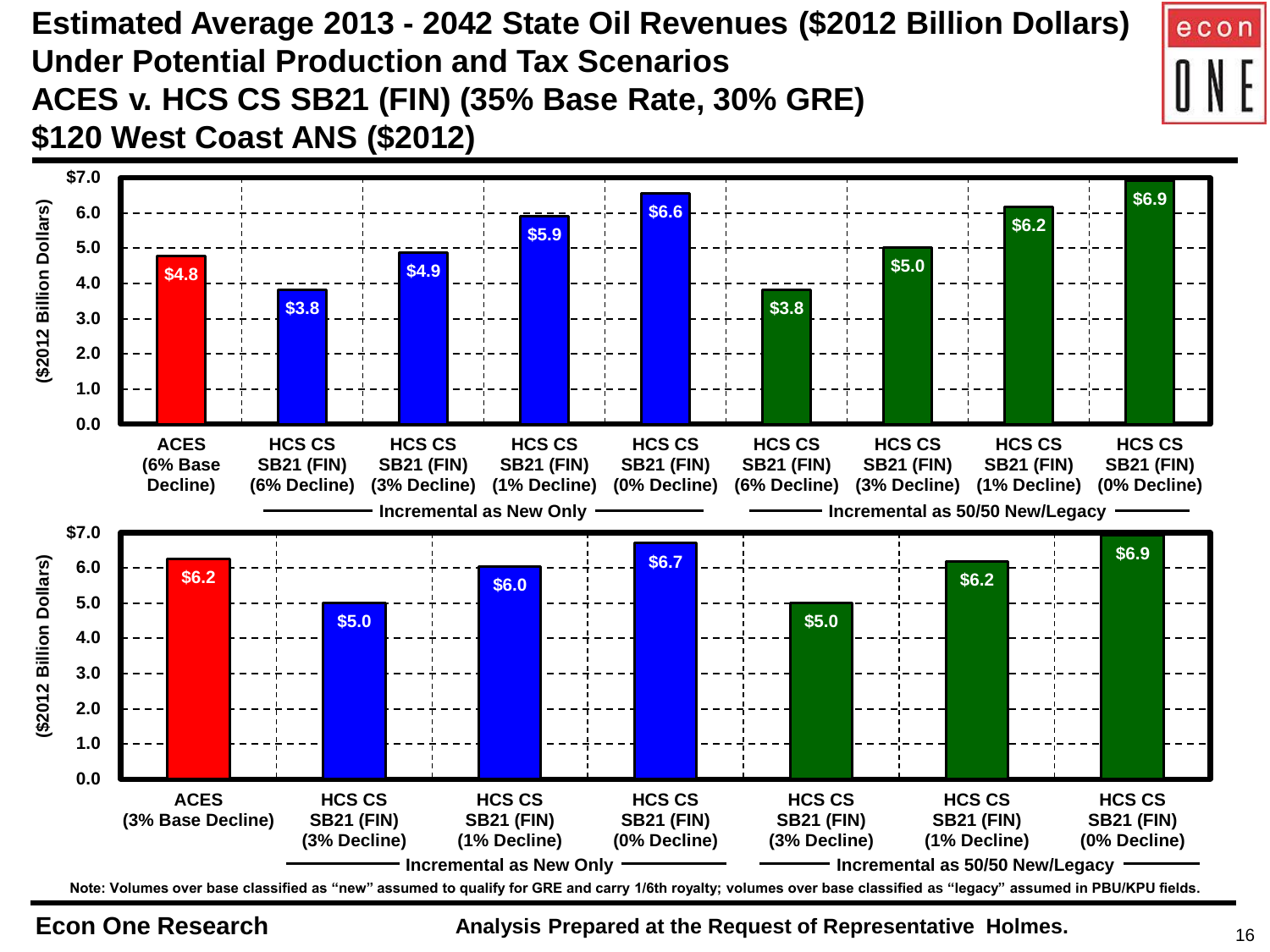**Estimated Average 2013 - 2042 State Oil Revenues (\$2012 Billion Dollars) Under Potential Production and Tax Scenarios ACES v. HCS CS SB21 (FIN) (35% Base Rate, 30% GRE) \$130 West Coast ANS (\$2012)**



**Econ One Research** <sup>17</sup> **Analysis Prepared at the Request of Representative Holmes.**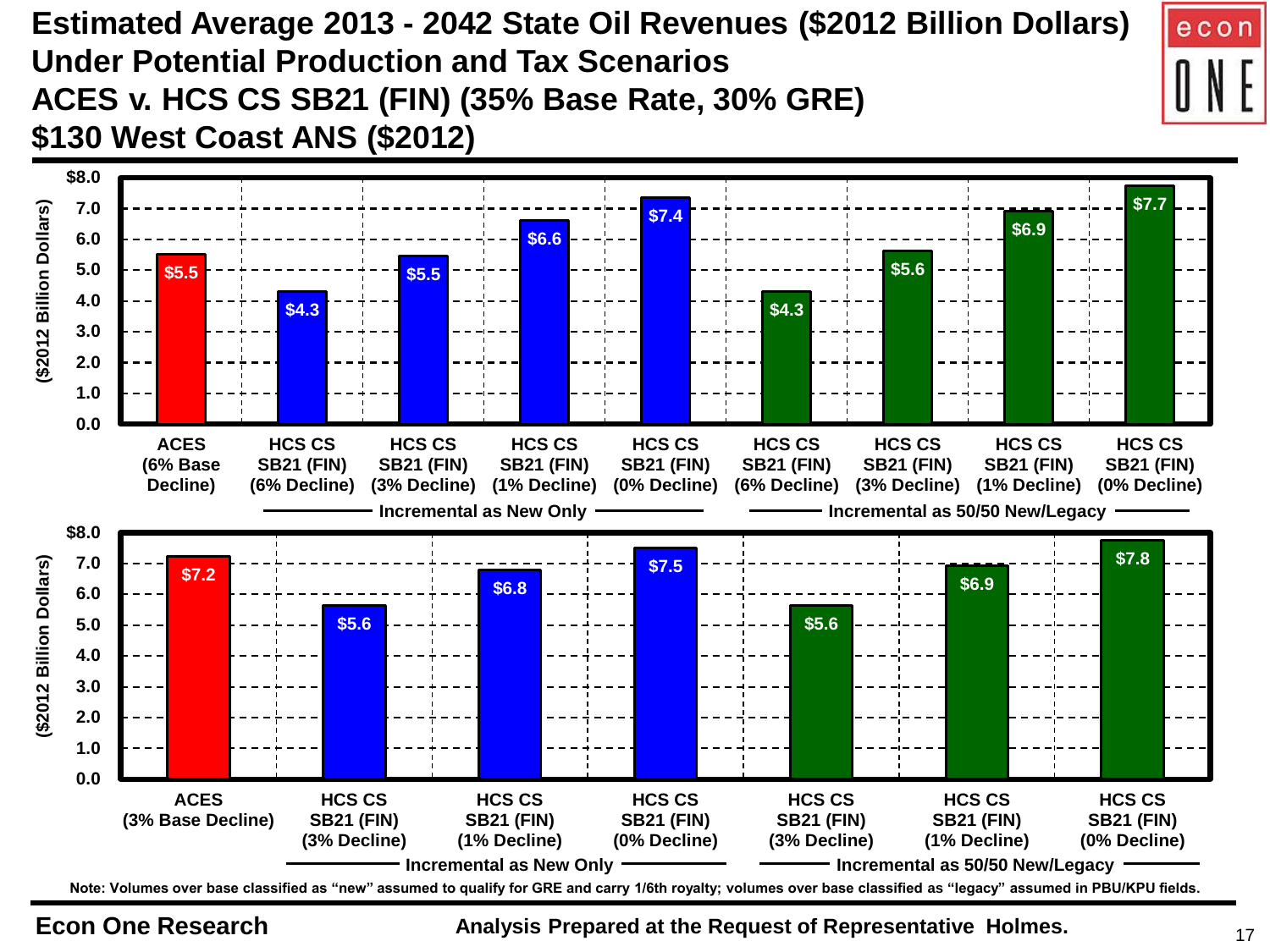**Estimated Average 2013 - 2042 State Oil Revenues (\$2012 Billion Dollars) Under Potential Production and Tax Scenarios ACES v. HCS CS SB21 (FIN) (35% Base Rate, 30% GRE) \$140 West Coast ANS (\$2012)**



**Econ One Research** <sup>18</sup> **Analysis Prepared at the Request of Representative Holmes.**